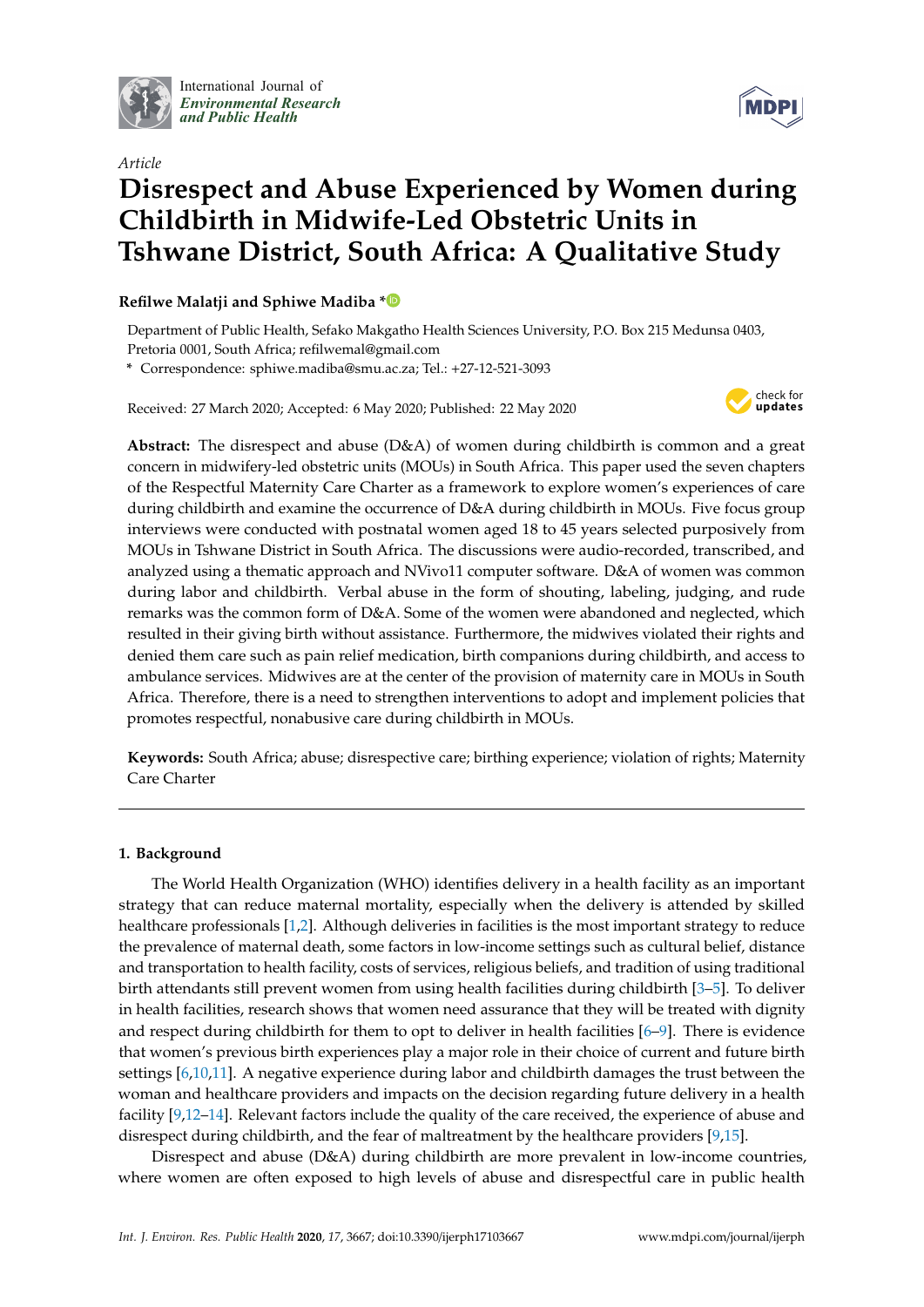facilities [\[6](#page-10-4)[,8](#page-11-6)[,9](#page-11-0)[,16](#page-11-7)[–18\]](#page-11-8). Experts in maternal health believe that D&A during childbirth is a barrier to the effective utilization of the skills of healthcare providers, an important indicator for Sustainable Development Goal (SDG) 5. Respectful care is a vital component to improve maternal health.

According to the Saving Mothers' Report for 2014–2016, women's delay in seeking help from facilities arises from the perception that they are mistreated during childbirth [\[1\]](#page-10-0). Women who have experienced D&A during a previous childbirth may choose home delivery or report late for childbirth, having developed complications that could have been prevented with early presentation. There is general concern that D&A during childbirth is not only a quality care issue but is also a violation of the human rights of women [\[11,](#page-11-2)[19–](#page-11-9)[21\]](#page-11-10). The findings of a study conducted in Zambia linked the low quality of care to abuse during childbirth perpetrated by healthcare providers [\[17\]](#page-11-11).

Bowser and Hill [\[16\]](#page-11-7) describe seven categories of D&A that can take place during childbirth. These include physical abuse, nonconsented care, nondignified care, discrimination, abandonment, detention, and nonconfidential care. The D&A commonly described in studies conducted in lowand middle-income countries (LMICs) include the rudeness of staff, clinical neglect, verbal abuse, psychological abuse, and unkindness [\[6](#page-10-4)[,8,](#page-11-6)[9,](#page-11-0)[12,](#page-11-3)[17\]](#page-11-11). Staff attitudes reflected in behaviors such as abusive language, the denial of services, and the demonstration of an absence of compassion are some of the many barriers to the acceptance of facility-based care found in studies conducted in LMICs [\[10](#page-11-1)[,22–](#page-11-12)[25\]](#page-11-13).

The chapters of the Respectful Maternity Care (RMC) Charter published by the White Ribbon Alliance are closely aligned to international mandates to create a list of seven rights that should be guaranteed to all women during pregnancy and childbirth to avert the disrespect and abuse of childbearing women [\[26\]](#page-11-14). The seven chapters of the RMC charter are closely aligned to the seven domains of D&A. In addition, the WHO also released a statement that emphasized the rights of women to the highest attainable standard of health, which includes the right to dignified and respectful healthcare [\[21\]](#page-11-10). South Africa adopted the WHO's better birth initiative strategy of Mother and Baby-Friendly Birthing Facilities (MBFBF) in response to calls for greater attention, research, and advocacy around the maltreatment of women during childbirth. The implementation of the MBFBF strategy qualifies birthing facilities to be accredited as mother-baby friendly [\[21](#page-11-10)[,27\]](#page-11-15). Nevertheless, D&A are common in midwifery-led obstetric units (MOUs) in primary health facilities (PHC) in South Africa [\[12,](#page-11-3)[18,](#page-11-8)[28,](#page-11-16)[29\]](#page-12-0).

This paper used the seven chapters of the RMC Charter as a framework to explore women's experiences of care during childbirth and examine the occurrences of D&A during childbirth in MOUs. Improving the quality of care provided is important to increase the use of facility-based maternity care in low-income countries [\[30\]](#page-12-1). Research is therefore needed to understand D&A during childbirth to inform the development of appropriate and effective interventions to promote respectful care and, where appropriate, to strengthen and translate policies into meaningful action to reduce D&A [\[2\]](#page-10-1).

## **2. Methods**

#### *2.1. Study Design and Setting*

An exploratory qualitative research design using focus group discussions (FGDs) was conducted in MOUs in Tshwane District, Gauteng, South Africa in October 2017 using the RMC Charter as a framework (Table [1\)](#page-2-0).

Tshwane District is a metropolitan municipality with a population of about 3.3 million and is one of the five districts in Gauteng Province. It has urban, peri-urban, and rural settings and has more informal settlements than other districts. The district has ten MOUs located in community health centers; seven MOUs are situated in urban areas, and three are based in peri-rural settings, servicing the rural and informal settlements. The status of women in the district mirror that of urban populations in the country. In South Africa, unemployment rates are higher amongst women 29.5% than men 25.3%, and women are likely to be employed in low-skill jobs and the informal sector [\[31\]](#page-12-2). Concerning the educational status of women, in functional literacy rates, women have overtaken men, but they remain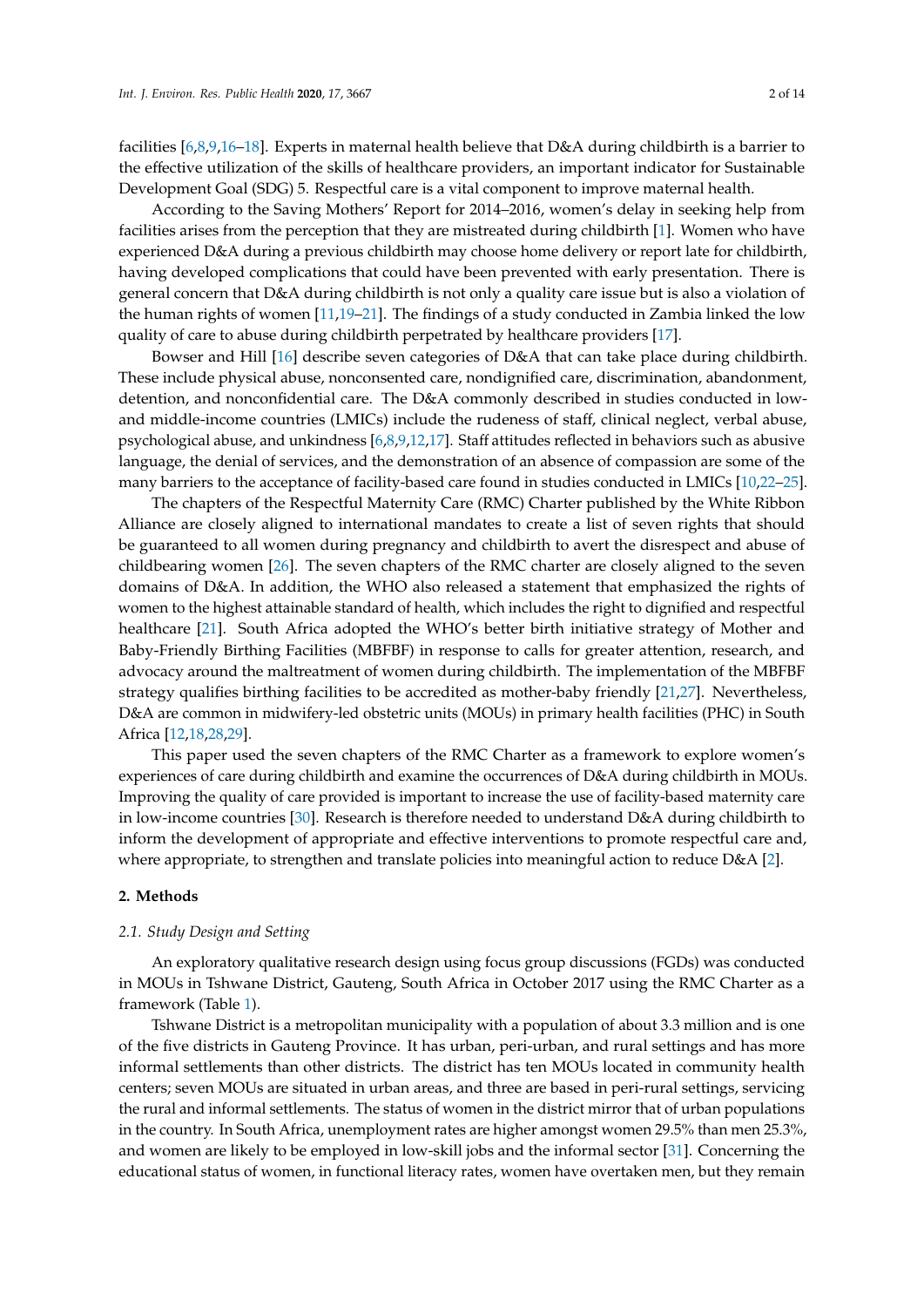less likely than men to enroll in higher degrees [\[32\]](#page-12-3). The MOUs provide deliveries for low-risk women at the PHC level, and they refer obstetric emergencies to the next level of care. The MOUs where the research was conducted had two referral hospitals; one is a district hospital, and the other one is a central hospital. Two of the MOUs refer directly to the central hospital due to their geographical location, the central hospital being close and there being no district hospitals in the vicinity. With regard to staffing in the MOUs, every team consists of two to five midwives, depending on the staff available for that particular MOU, and each team is led by an advanced midwife, who is a specialist midwife registered with the South African Nursing Council (SANC) [\[33\]](#page-12-4). Tshwane District reported the third-highest maternal mortality rate in the 2018 triennial report, which may be attributed to the large population of vulnerable groups residing in the informal settlements in the area. The district reported over 49,000 deliveries per year for the 2014–2016 triennial [\[34\]](#page-12-5). The MOUs and the district hospital conducted 6179 deliveries in the 2018/2019 financial year.

| Table 1. Questions from the interview guide. RMC: Respectful Maternity Care. |  |  |
|------------------------------------------------------------------------------|--|--|
|------------------------------------------------------------------------------|--|--|

<span id="page-2-0"></span>

| Rights of Women from the RMC Charter                                                                                                                                                | Ouestions                                                                                                                                                                                                             |
|-------------------------------------------------------------------------------------------------------------------------------------------------------------------------------------|-----------------------------------------------------------------------------------------------------------------------------------------------------------------------------------------------------------------------|
| Freedom from harm and ill-treatment.                                                                                                                                                | How satisfied are you with the care you received from the health<br>providers during labor and childbirth?                                                                                                            |
| Right to information, informed consent and<br>refusal, and respect for her choices and<br>preferences, including the right to her choice<br>of companionship during maternity care. | Did the midwife inform you about the right to have a birth companion<br>present during delivery, and were you allowed to have one?                                                                                    |
| Privacy and confidentiality.                                                                                                                                                        | How did the midwife maintain your privacy during labor and<br>childbirth?                                                                                                                                             |
| To be treated with dignity and respect.                                                                                                                                             | What were your birthing experiences regarding the care you received<br>during labor and childbirth?<br>What kind of support are women provided during labor and delivery?                                             |
| Right to equality, freedom from<br>discrimination, and equitable care.                                                                                                              | What are the common forms of disrespect and abuse that women<br>experience during labor and childbirth?<br>Were you or did you witness other women being discriminated by the<br>midwife during labor and childbirth? |
| Right to timely healthcare and to the highest<br>attainable level of health.                                                                                                        | How did the midwife help you to cope with pain during labor and<br>childbirth?                                                                                                                                        |
|                                                                                                                                                                                     | What informed your decision to choose to give birth in this facility, and<br>would you choose to deliver in this facility again?                                                                                      |

The participants in the study were women who had delivered in different MOUs six weeks prior to the study. One subdistrict within Tshwane District was selected for conducting FGDs with women who met the inclusion criteria. The subdistrict has four MOUs, and one was purposively selected as a setting for the FGDs, because most women who deliver in the different MOUs in the subdistrict or the hospital attend this MOU for their postnatal visits. The women were selected to participate in the FGDs with the help of the midwives in the postnatal clinic using purposive sampling. The sample was heterogeneous in nature and included women from different backgrounds, the factors taken into account being their educational level, their socioeconomic status, their age groups, and the MOUs in which they delivered [\[35\]](#page-12-6).

#### *2.2. Data Collection*

The FGDs were moderated by the lead researcher (RM), hereby referred to as the moderator, and a research assistant experienced in conducting FGDs. Additionally, the moderator trained the research assistant on the objectives of the study and the focus group guide under the supervision of the second author (S.M.). The guide was developed following extensive reading on D&A during childbirth and was aligned to the rights of childbearing women. The women were asked four broad questions: (1) their satisfaction about the care provided to them during childbirth, (2) their experiences of childbirth, (3) common forms of disrespect and abuse experienced by women during childbirth, and (4) their plan to use the facilities for future deliveries. Probes and follow-up questions asked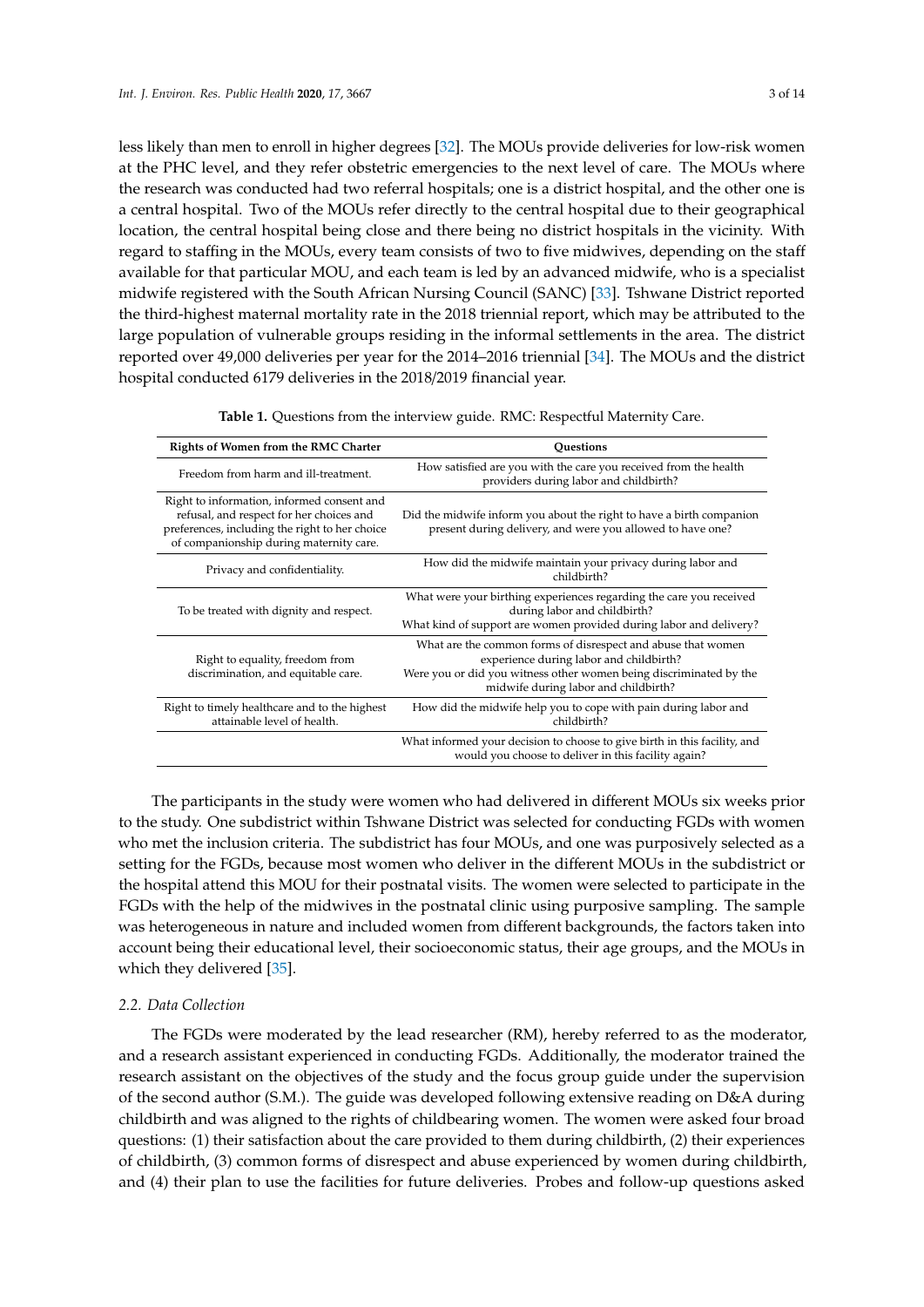additional questions on the provision of pain medication, having a birth companion during labor, and nonconsented care. The interview guide addressed the chapters of the RMC Charter. Examples of questions are listed in Table [1.](#page-2-0)

Both the moderator and research assistant were fluent in the local languages and English and moderated the discussions using the local language (Setswana). The discussions were audio- recorded, with the permission of the participants.

Five FGDs were conducted; there were 7 to 8 women in each group, and each discussion lasted for about 60 to 90 min. The number of FGDs conducted was determined by saturation [\[36\]](#page-12-7).

The moderator facilitated the discussions in a consulting room at the MOU, where privacy was assured. D&A are sensitive topics, and women were assured of confidentiality during the recruitment process. The moderator informed them that their participation was voluntary and that they could withdraw from the study at any stage without subsequently being penalized. All the women that were approached agreed to participate in the study and provided informed consent before the discussions were initiated. The focus groups were conducted after they had finished their medical check-ups to avoid disruption of the clinic routine. A short tool containing questions on women demographics was administered at the end of the FGDs.

#### *2.3. Ethical Considerations*

The Research Ethics Committee of Sefako Makgatho Health Sciences University approved the study (SMUREC/104/2017: PG). Informed consent was obtained from the women before the initiation of the data collection. The moderator-maintained confidentiality throughout the discussions by using pseudonyms.

#### *2.4. Data Analysis*

All the FGDs were recorded, transcribed verbatim, and translated from the local language (Setswana) into English by the lead researcher and the research assistant. Thematic analysis was done using deductive and inductive analysis to identify codes and themes from the data. [\[37\]](#page-12-8). The deductive approach used the seven rights or articles of the RMC Charter and the interview guide to identify priori codes. The priori codes were then used to code interviews systematically and grouped the labeled phrases into categories that were aligned with the seven domains of D&A [\[38\]](#page-12-9). The inductive analysis approach was used in order to generate codes directly from the data. To immerse and familiarize with the data, a few transcripts were read repeatedly by the authors and coded line by line to identify emerging initial codes. This step involved searching for meanings and identifying patterns in the data to inform the development of a codebook. The authors revised the codebook many times until they reached consensus on the definition of themes and subthemes and finalization of the codebook.

The coding of the transcripts involved the use of the qualitative data analysis software program NVivo version 11 (QSR International, Melbourne, Australia). After the authors reached consensus on the codebook, the transcripts were uploaded to NVivo 12, where further coding was done, and themes and subthemes that reflect the experiences of the women during childbirth emerged. Finally, the authors refined the emerging themes to be used in the presentation of the findings.

To ensure that the findings were a true reflection of the reality of the women during childbirth, we used a variety of methods to address credibility [\[35](#page-12-6)[,39\]](#page-12-10). The moderator used the local language to facilitate the sessions, collected detailed field and interview notes, and used an audio recorder to collect comprehensive data for verbatim and detailed transcription. We held peer-debriefing sessions continuously throughout the research process. Both authors performed the analysis of the data to enhance reliability and reduce the effect of investigator bias. In addition, we used a computer software program for the systematic analysis of the data and a thick description of disrespectful care and abuse [\[35\]](#page-12-6).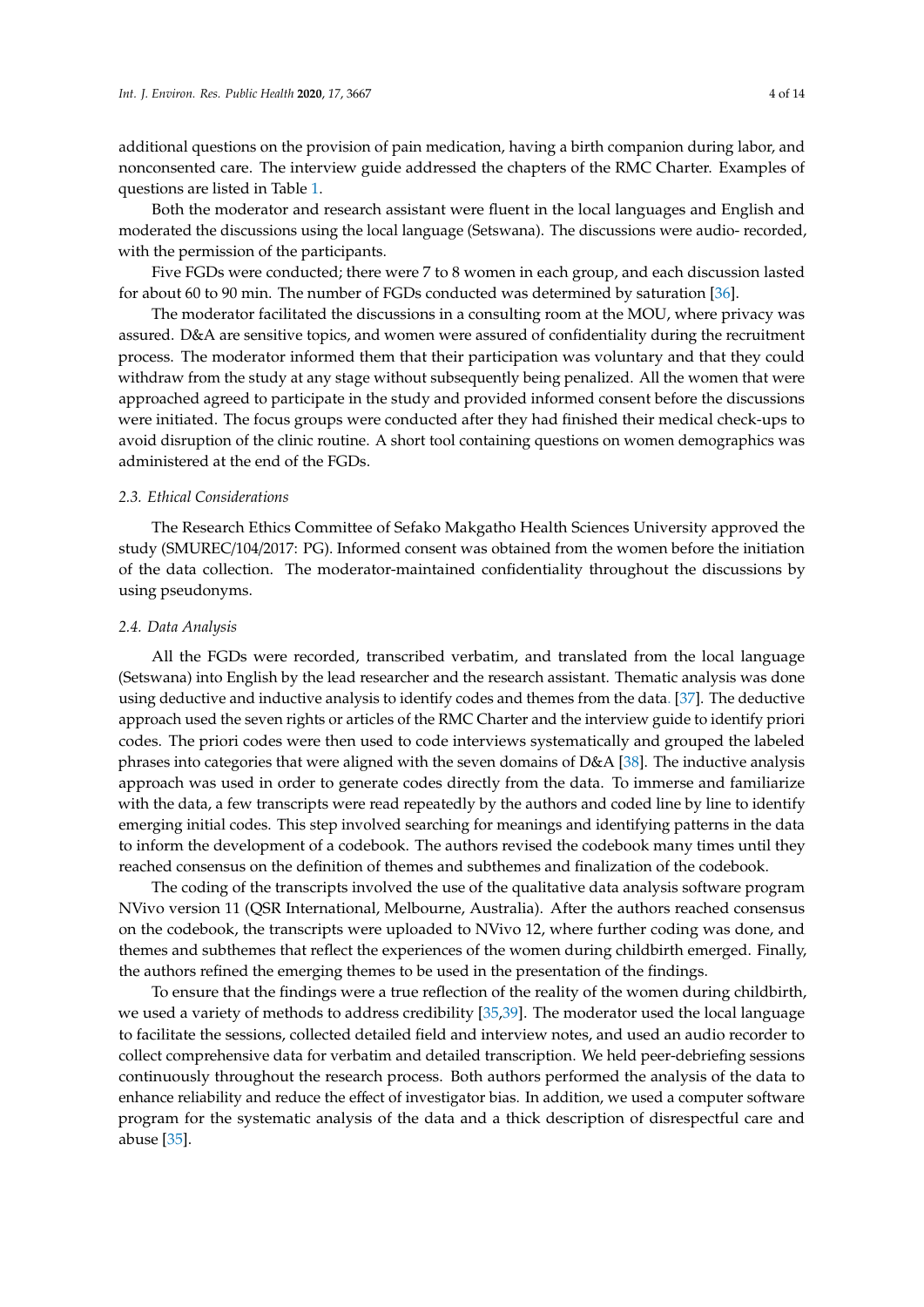# **3. Results**

## *3.1. Description of the Study Sample*

The sample consisted of 36 women who participated in five FGDs. Their average age was 29 years, and the range was 18 to 41 years, but most were aged between 21 and 35 years. Only four women were younger than 20 years old, and seven were above 36 years. With regard to their level of education, most (27) had not completed the 12th grade, and almost all (31) were unemployed (Table [2\)](#page-4-0).

<span id="page-4-0"></span>

| Characteristics   |                              | Number | Percentages |
|-------------------|------------------------------|--------|-------------|
|                   | $<$ 20                       | 4      | 13.9        |
| Age               | $21 - 35$                    | 25     | 66.7        |
|                   | >35                          | 7      | 19.4        |
| Education         | Secondary education          | 27     | 75          |
|                   | Completed Grade 12 and above | 9      | 25          |
| Employment status | Employed                     | 5      | 13.9        |
|                   | Unemployed                   | 31     | 86.1        |
| Parity            | First pregnancy              | 7      | 19.4        |
|                   | Second or third pregnancy    | 21     | 58.3        |
|                   | Fourth pregnancy             | 5      | 13.8        |
|                   | More than 4 pregnancies      | 2      | 5.5         |
|                   | Single                       | 25     | 69.4        |
| Marital status    | Married                      | 10     | 27.7        |
|                   | Unspecified                  | 1      | 2.7         |
| Companion         | Accompanied to the facility  | 25     | 69.4        |
|                   | Wanted to have a companion   | 21     | 58.3        |
|                   | Had a companion              | 8      | 22.2        |

**Table 2.** Sociodemographic characteristics of the participants.

# *3.2. Themes*

<span id="page-4-1"></span>Table [3](#page-4-1) present the themes that emerged from the data analysis of the focus group discussions.

| Human Rights Chapter                                                          | <b>Themes</b>                                     | <b>Subthemes</b>                                                                                                                     |
|-------------------------------------------------------------------------------|---------------------------------------------------|--------------------------------------------------------------------------------------------------------------------------------------|
| To be treated with dignity and respect                                        | Verbal abuse and disrespect                       | Shouting<br>Rude language<br>Judgmental comments                                                                                     |
| Highest attainable level of healthcare and<br>continuous support              | Failure to meet professional<br>standards of care | Neglect and abandonment<br>Delays in receiving care<br>Failure to provide a bed<br>Refusal to provide services<br>Denied pain relief |
| Information, informed consent, and<br>respect for her choices and preferences | Lack of supportive care                           | Undignified care<br>Nonconsented care<br>Denial of birth companion                                                                   |
| Equality, freedom from discrimination,<br>and equitable care                  | Discrimination                                    | Discrimination based on nationality<br>Discrimination based on high parity                                                           |
|                                                                               | Future utilization of<br>facilities               |                                                                                                                                      |
|                                                                               |                                                   |                                                                                                                                      |

# **Table 3.** Themes.

# 3.2.1. Verbal Abuse and Disrespect

Every woman has the right to be treated with dignity and respect during childbirth. Respectful and compassionate care is a woman's basic human right. The women's narratives revealed how they were exposed to D&A during childbirth and witnessed the D&A of other women. Several subthemes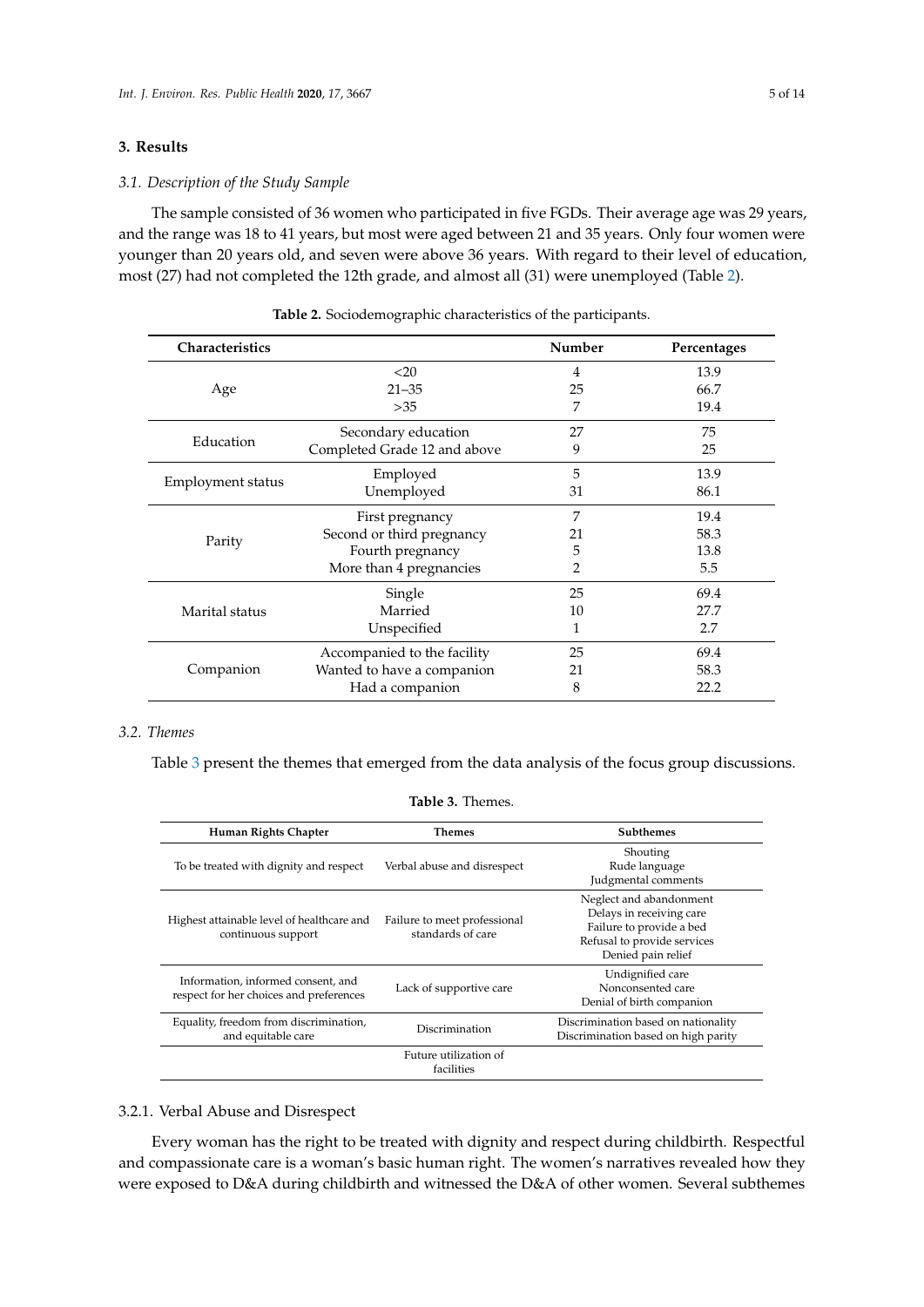emerged from this theme: women reported that nurses often shouted at them, spoke to them in harsh tones, and used abusive language when they interacted during childbirth. These subthemes are further detailed below.

## Shouting

Verbal abuse by midwives was a common form of D&A experienced by women during childbirth. The women reported that midwives shouted at and spoke to them harshly when they failed to understand what the nurses expected from them. The midwives often failed to explain what the women must do because of language and interpretation barriers. This was particularly true for foreign and refugee women.

"The nurse shouted at me because I did not understand what they were saying, and they were laughing at me at the same time" (P 5, FGD 4).

"When the nurse spoke to me in Setswana I could not respond because I didn't understand what she was saying and when I failed to respond she shouted and left me in pain even when the baby came" (P 4, FGD 4).

## Rude Language

Verbal abuse of women during childbirth included the use of harsh or rude language. Women described the nurses as treating them harshly and that they used rude language when they interacted with them.

"The sister was so rude and impatient. She did not have patience with me and was hurting me" (P 5, FGD 4).

Their narratives revealed that even the cleaners were rude to them during childbirth.

"She's a cleaner, and she does not treat women well" (P 1, FGD 3).

"The cleaner was rude to me and making me to remove my dirty sheets" (P3, FGD 5).

# Judgmental Comments

The data revealed that the midwives were judgmental in their interactions with the women during childbirth. They told of incidents where the midwives made judgmental comments about their high parity. This was particularly an issue for foreign and refugee women.

"While busy checking my file, they (the nurses) said my child is the third and that the other two are not spaced enough. They asked why I was in such a hurry, and that I was not supposed to be pregnant. My heart was sore because they said that I abuse my children, that I should be having two children, not three" (P 1, FGD 3).

"She checked my file and said Jesus the third child. You know you are making noise! You know even our ears are painful" (P 2, FGD 1).

## 3.2.2. Failure to Meet Professional Standards of Care

Midwives often fail to meet professional standards of care intended to address the basic needs of women during childbirth. Neglect and abandonment, delays in receiving care, failure to provide a bed, refusal to provide services, and denial to provide pain relief were the most common forms of violation of the women's rights to the highest attainable level of healthcare and support.

#### Neglect and Abandonment

Women referred to nonresponsive midwives who often neglected them during childbirth by leaving them unattended for long periods in the labor room. They reported that they were ignored and neglected when they needed assistance during their stay in maternity care. The poor monitoring of women during labor led to some of the women delivering without assistance from the midwives.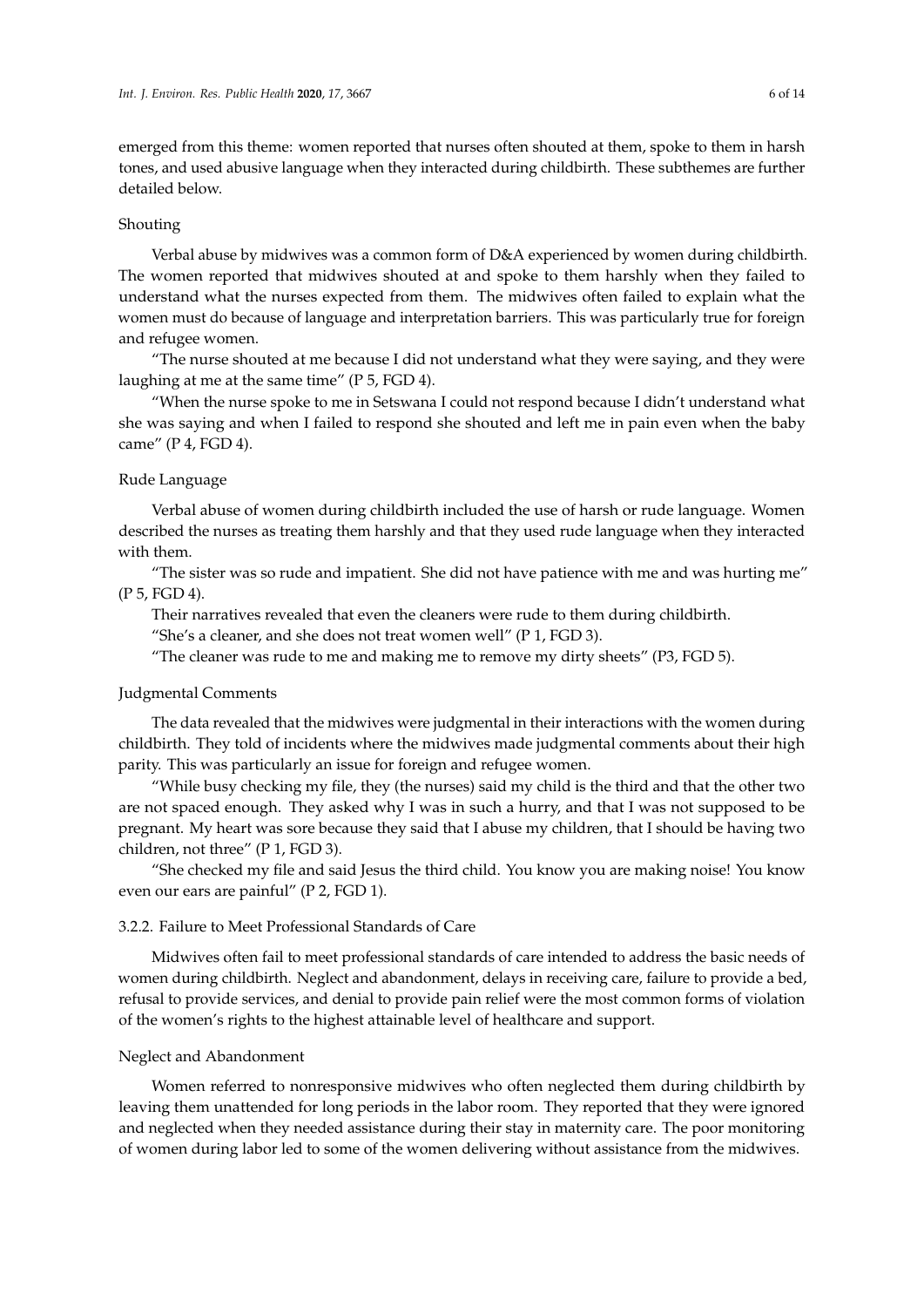"I was alone during the night. The nurse disappeared and I didn't know where she was" (Pt  $4$ , FGD 1).

"I ended up giving birth without assistance" (P 7, FGD 5).

"After the baby came, she (the nurse) was about to stitch me and I was afraid because she did not give me anything for pain, so I refused and she left me in bed with blood all over me for about two to three hours" (P 5, FGD 4).

# Delays in Receiving Care

Ignoring women's requests for assistance is a common type of D&A practice. Most women reported long wait times before being seen by a nurse and/or receiving care upon arrival in the facility. The delays in providing care occurred despite the severity of the pain the women were experiencing at the time.

"When I screamed for help, they just told me they are still looking for gloves" (P 4, FGD 4).

"There was another woman who came to say the baby's head is here, she wants to give birth. They did not come to assist her. They only attended to her late when the baby's head was out" (P 1, FGD 4).

"When I was about to deliver, they said I must not push because they were still helping another lady" (P 7, FGD 5).

# Denied Pain Relief

Women reported that they were not offered pain medication, and often, the requests for pain relief during their labor were ignored. They were denied pain relief medication even when they cried out in pain during labor.

"They will leave you in pain and say once the baby is out the pain will go away" ( $P \text{ 8, FGD 3}$ ).

"When I was in pain I was crying, but they did not give me anything" (P  $5$ , FGD 4).

The data revealed that not only was pain medication not offered, but also, women were ignored if they requested pain relief, and/or it was denied as an option for women.

"I was begging that they help me with pain medication so that they can reduce the pain, but they kept on saying there is no way that they could reduce the pain. When you deliver the baby, it will become better" (P 8, FGD 3).

# Refusal to Provide Services

Women reported that they did not receive appropriate care acceptable to them, because the type of service was not available, or they were refused the services. The narratives revealed that, in some cases, the nurses failed to provide them with supplies even when such supplies were available. Two women reported that the nurses had refused to call ambulances for them to go to the hospital for further management.

"They said I must take my money and go to the taxis, because I cannot go by ambulance to the hospital, but there were other people whom they were transferring by ambulance" (P 1, FGD 1).

"They chased us away here. They refused to call an ambulance for me. They said I must go home and get money to go to the hospital" (P 6, FGD 5).

In South Africa, public facilities are often overcrowded, resulting in shortages of beds for women, particularly in the MOUs. As a result, some women indicated that they did not have a bed during and after childbirth.

"I was sitting on the bench the whole time when I was in labor" (P 4, FGD).

# 3.2.3. Lack of Supportive Care

The right of women to be free from harm and ill-treatment was reported as a common form of disrespectful care by women during childbirth. They received undignified care, nonconsented care, and denial of a birth companion.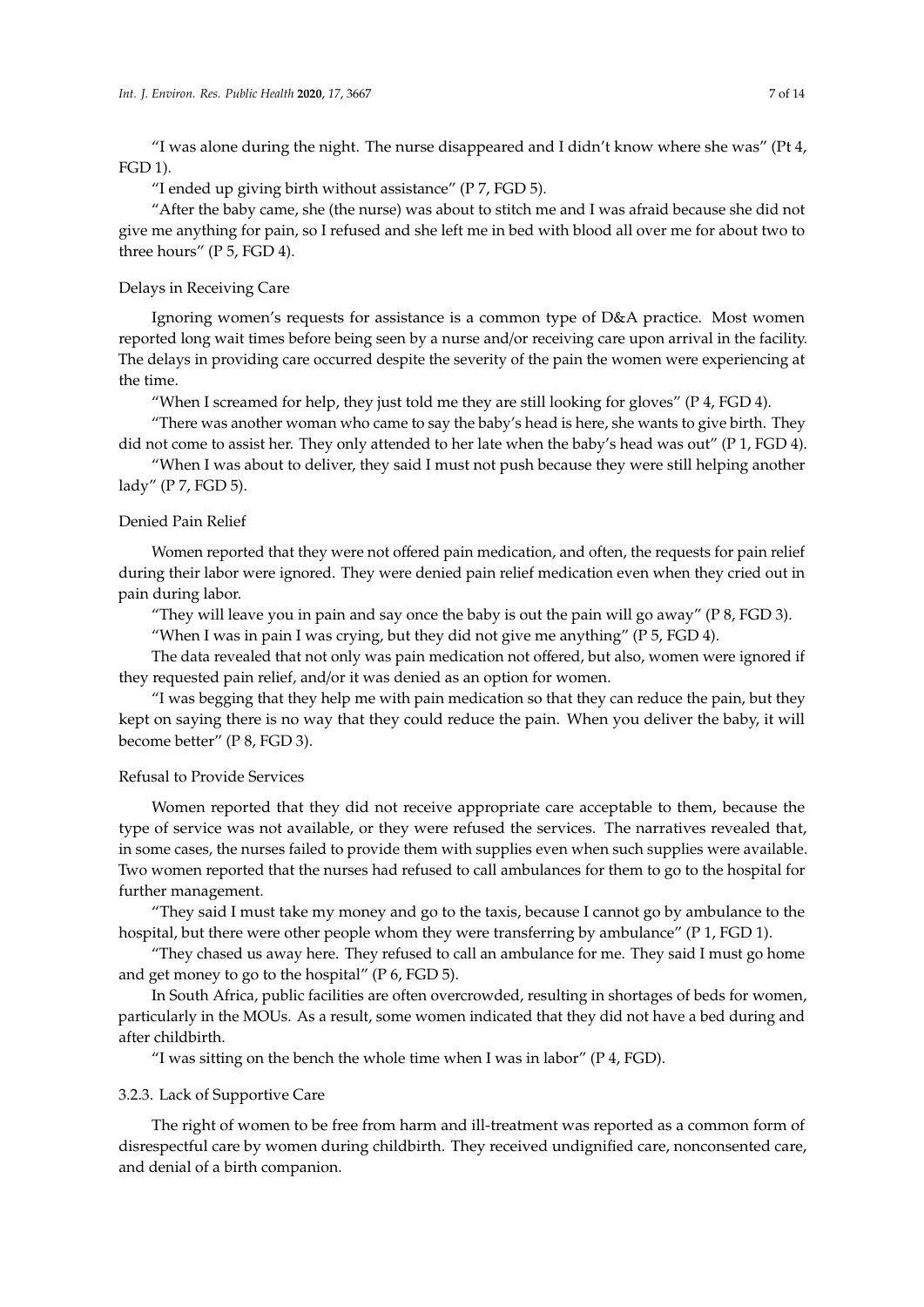## Undignified Care

Women reported a lack of supportive care and reluctance of midwives to help them during the delivery process. They referred to the midwives as unsympathetic, often chasing women away from the facility or refusing to assist the women during labor.

"I was bending as I was bleeding, I called the sister and when she came, blood was dropping on the floor, she said let us go and take off your dress and follow me. By then I couldn't, my feet were not functioning well, I could not do anything, she told me not to waste her time as we must go to labor ward, she called me again" (P 4, FGD 1).

The women reported that they were discharged and told to go home during the night, because the six hours for which they were entitled to be in the health facility were over. The women felt that they received undignified care, because the midwives told them that the purpose of the discharge was to give other patients bed space, even though there were no other patients in labor.

"I was tired. They said I must go home so that I can give others space, but there were no other patients" (P 4, FGD 1).

The narratives revealed that, in some cases, the nurses failed to provide the women with supplies even when such supplies were available. Some women indicated that the midwives did not provide a bed during and after childbirth, and they sat on a bench to wait for six hours before being discharged.

"When I finished giving birth, they let me sit on the chair. Imagine the pain when they just stitched you and they tell you to sit on the chair" (P 2, FGD 1).

"As they say, they discharge you after six hours after giving birth. They do not give you a bed; they let you sit on the chair, waiting for those six hours" (P 8, FGD 4).

## Nonconsented Care

A lack of information given to women before or during procedures and conducting vaginal examinations without their consent are common practices associated with the violation of women's rights during childbirth. D&A also manifest through midwives performing frequent vaginal examinations without asking the women's consent.

"Calling each other to come and check me without telling me what is happening" ( $P$  1,  $FGD$  4).

"But it will be nice that when you have pain they check you and tell you what is happening, other than you are being in the dark, and you become surprised when a person puts their fingers in, check you and leave you, and here you are feeling pain" (P 2, FGD 1).

The women also reported a lack of privacy in the labor wards. They referred to vaginal examinations often being conducted in nonprivate settings, having many student nurses who were there to observe the vaginal examination without the women's consent.

"Sometimes they come with students and just check us without even telling us what they are doing or why they are doing it" (P 4, FGD 5).

# Denied a Birth Companion

Women desired the support and presence of family members, including mothers, sisters, and spouses, during delivery who accompanied them to the facility, but they were forbidden to enter the labor ward. The deprivation of birth companions increased the feelings of being abandoned and alone during labor.

"My mother was there but they told her she should not help me that she was not meant to help me with everything. They did not chase my mother away. But she did not enter the delivery room" (P 1, FGD 2).

"He (her partner) wanted to be with me, to hold me. I could not walk. He helped me to walk, and they said, 'Leave that woman alone and go back home'" (P 5, FGD 2).

The two women whose mothers were present during labor and delivery reported that indeed the presence of a birth companion affected their birth experiences in a positive way.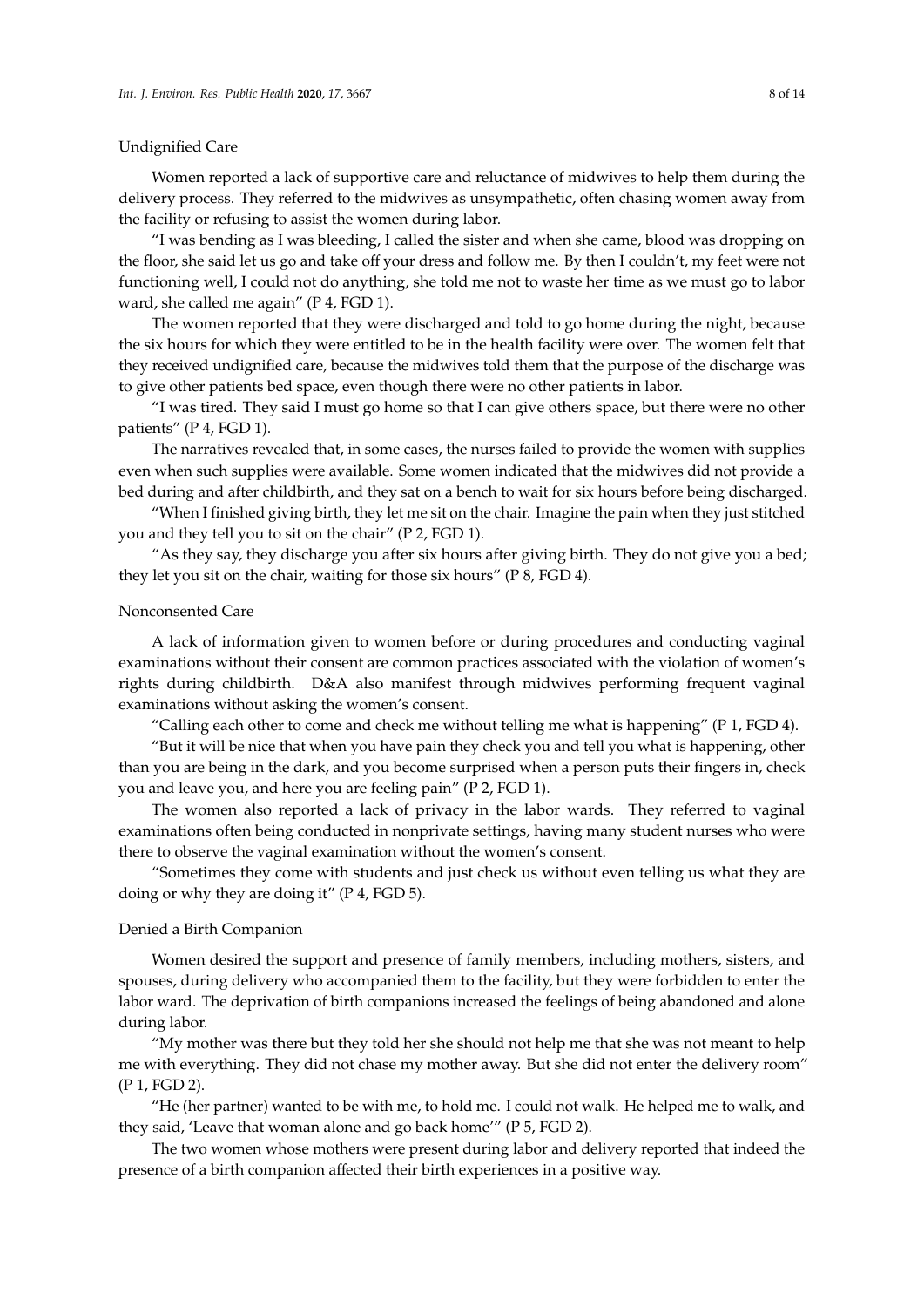"They treated me well because my mother was there, other women who were in labor at the same time were not treated well" (P 7, FGD 1).

## 3.2.4. Discrimination

A number of women who access health facilities in South Africa for the purposes of childbirth are the nationals of neighboring countries. These women reported that they were discriminated against by health workers due to their foreign nationality. They felt that this influenced the quality of care they received.

"For us who are from outside the country, they say 'you Zimbabweans are burdensome, you are tiresome, and you give birth a lot'. They treat us bad" (P 5, FGD 3).

Other women felt that they were discriminated against based on high parity.

"I have four children; this is the fifth. They said 'Why did you have the baby so quick? Magrigambas (foreigners) are irritating. You are just making babies'" (P 5, FGD 3).

"One nurse said 'You people are annoying. You do not finish having babies. You have many children. See here, you are competing with young girls. When are you going to stop?'" (P 1, FGD 2).

3.2.5. Future Utilization of Facilities

In response to questions around the future use of the facilities for childbirth, women reported that they would not use the facility for childbirth in the future. The experiences of disrespect, neglect, and abandonment by midwives during labor and childbirth affected their future utilization of the facilities.

"I will rather die than go back there" (P 2, FGD 2).

"Because of their treatment I will not come back" ( $P$  5, FGD 4).

The experiences D&A during childbirth had a negative impact on delivery in health facilities. One woman wanted to be taught how to deliver the child by herself to avoid another facility birth.

"I want the nurses to teach me how to deliver my baby by myself at home so that I can bring the baby here after birth" (P 1, FGD 3).

A few women would return, because they had positive experiences of the birthing process. "Because they know how to treat people right" (P 3, FGD 4).

Others would utilize the same facility for childbirth because it is close to their homes, and they would be able to have constant contact with their families for support.

"Because it is closer to my home" ( $P$  7, FGD 1).

# **4. Discussion**

This study examined the experiences of D&A during childbirth in MOUs from the perspectives of postnatal women. We used the RMC Charter as a framework to explore D&A as experienced by women in MOUs in South Africa. Maternity care in South Africa is characterized by the maldistribution of midwives, task overloads, heavy responsibilities, demoralization, a lack of motivation, poorly resourced facilities, and an ever-burgeoning demand for health services [\[40\]](#page-12-11). Nevertheless, some of the facilities have been accredited as mother–baby-friendly facilities in line with the WHO better birth initiative strategy [\[41\]](#page-12-12). The midwifery practice in South Africa is guided by a code of conduct, which stipulates that midwives must treat their patients with dignity and respect during childbirth [\[42\]](#page-12-13). These codes of conduct are aligned with the WHO quality of care framework for maternal and newborn care and the RMC Charter [\[43\]](#page-12-14)

The study showed that the D&A of women in South African MOUs are common during childbirth, and women received undignified care from the midwives throughout the birthing process. These observations are consistent with reports from a recent South African study that highlighted the prevalence of D&A in all the MOUs in the same district [\[29\]](#page-12-0). D&A similar to that found in the current study was observed in studies conducted in other low-income settings [\[6](#page-10-4)[,11](#page-11-2)[,28,](#page-11-16)[44\]](#page-12-15) and in high-income settings [\[7\]](#page-10-5).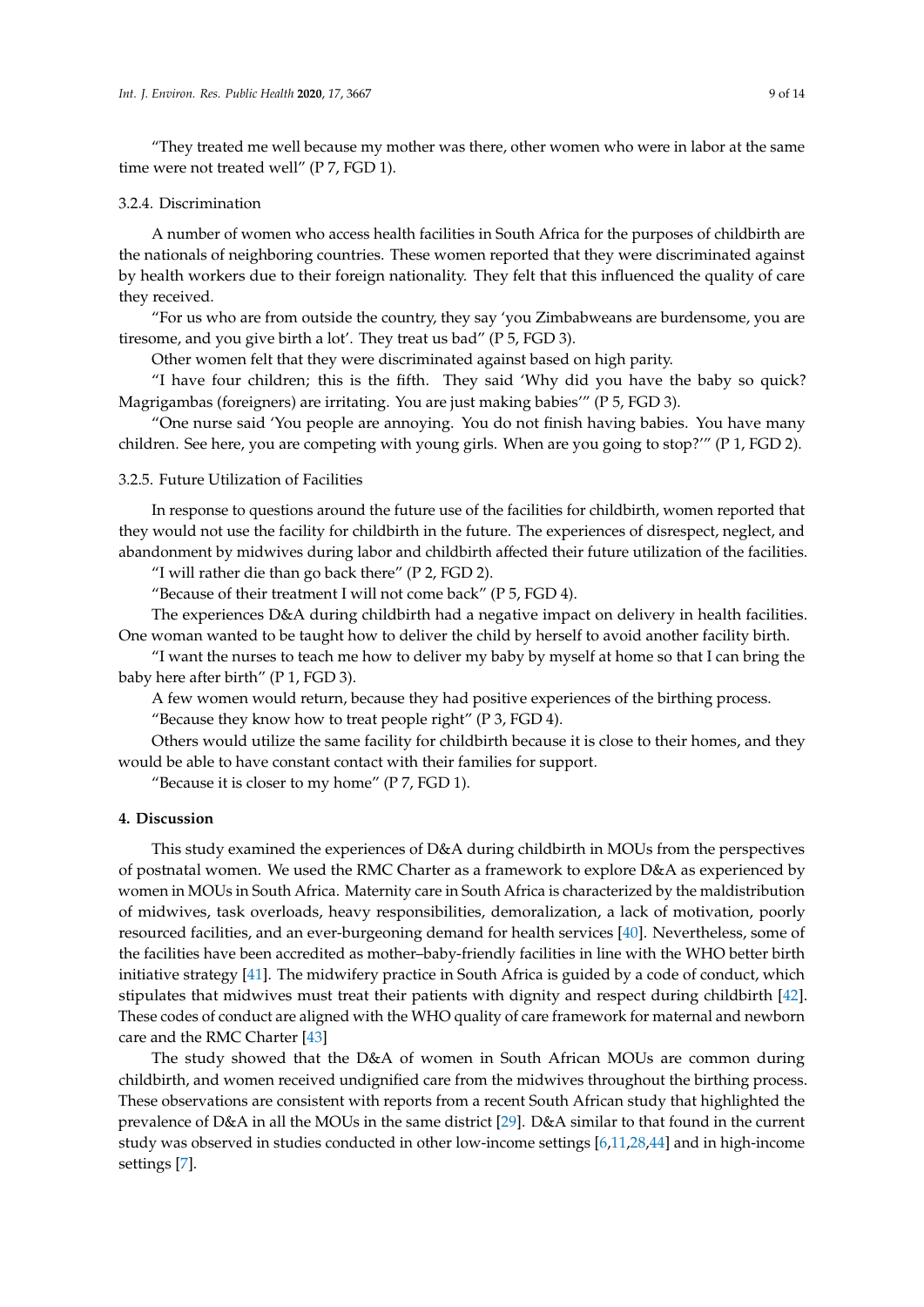In the current study, shouting and yelling was a common form of D&A and was often triggered by trivial things [\[18\]](#page-11-8). The women in yet another South African study described the mode of communication between the midwives and the women during childbirth as "forever shouting" [\[29\]](#page-12-0). Some research on D&A during childbirth suggests that the midwives and the women may consider the D&A to be justifiable. As such, in response to the D&A, the women most often use nonconfrontational strategies such as resigning themselves to being abused [\[8\]](#page-11-6).

This study and others found that the attitudes and behaviors of midwives are the major contributors to D&A during childbirth [\[12](#page-11-3)[,29\]](#page-12-0). Women were discriminated, called names, they were labeled, and they were referred to in demeaning terms. Researchers in other settings reported similar forms of adverse discrimination during childbirth [\[6](#page-10-4)[,11](#page-11-2)[,20](#page-11-17)[,29\]](#page-12-0). Therefore, the rights of women to be treated equally and free from discrimination, as well as to have liberty, autonomy, self-determination, and freedom from coercion, were not observed in the present study.

The neglect and abandonment of women by midwives during childbirth was common; women recounted instances of being left alone during labor, particularly during the night, while others had to give birth without assistance. A high prevalence of abandonment and incidences of women giving birth without assistance were reported in other studies [\[6](#page-10-4)[,7](#page-10-5)[,11](#page-11-2)[,12](#page-11-3)[,20](#page-11-17)[,45](#page-12-16)[,46\]](#page-12-17). Giving birth unattended may result in complications if the baby or mother needs immediate care. The current study and others have found that disrespect, undignified care, neglect, abandonment, and abuse may be barriers to accessing healthcare in time or opting for facility-based childbirth in low-income countries [\[10,](#page-11-1)[22,](#page-11-12)[24,](#page-11-18)[25\]](#page-11-13).

The neglect and abandonment of women during childbirth is a violation of the RMC rights of women and regulations that govern midwife practices in South Africa. The SANC's regulations state that, if the second stage of labor is imminent, a midwife may not leave the woman alone [\[47\]](#page-12-18). There is a need to refocus the practice of midwifery in South Africa to assist the midwives in adhering to the scope of their practice and the code of conduct for midwives. This will need increased efforts to address the poor staffing, task overloads, and poorly funded PHC facilities where midwives practice.

Every woman has the right to receive the highest attainable standard of healthcare and dignified and respectful care [\[21\]](#page-11-10). However, women in this study did not realize this right, as the denial of pain relief medication during childbirth was a common form of D&A. A recent South African study conducted in eleven MOUs in the Tshwane District found that only one facility had pain relief medication for use during labor [\[29\]](#page-12-0). This means that women are generally not provided with pain relief when in labor in the district. It is concerning that often midwives deny women pain relief in the belief that they must endure the labor pains and get what they deserve [\[48\]](#page-12-19).

The violation of the human rights of women is worrisome and should not be overshadowed by the prevalent lack of resources in MOUs. For example, one woman who refused to have her episiotomy stitched without pain medication recounted her experience of being left to lie in bed with blood all over her for about three hours. Other women—particularly, foreign nationals—told of being denied ambulance services for transfer to the hospital for delivery. The failure to arrange suitable transportation for women during labor is a barrier to equitable, accessible quality maternal and child health services [\[49,](#page-12-20)[50\]](#page-12-21).

The presence of a birth companion during childbirth is one of the practices that improves maternal satisfaction; reduces the need for pain relief during labor, and leads to midwives leaning towards treating the women with dignity, compassion, and respect [\[26,](#page-11-14)[51\]](#page-13-0). In this study and others [\[6](#page-10-4)[,11,](#page-11-2)[18,](#page-11-8)[20,](#page-11-17)[45](#page-12-16)[,46](#page-12-17)[,52\]](#page-13-1), women were denied birth companions and were not informed about their right to the presence of a birth companion of their choice during childbirth. Additionally, nonconsented care that women experienced is a direct result of the lack of information during childbirth. Consistent with other studies, women did not have procedures or the labor progress explained to them and did not consent to frequent and excessive procedures [\[6](#page-10-4)[,53\]](#page-13-2). The women's rights to privacy were not realized for some women during childbirth whose examinations were performed in nonprivate settings.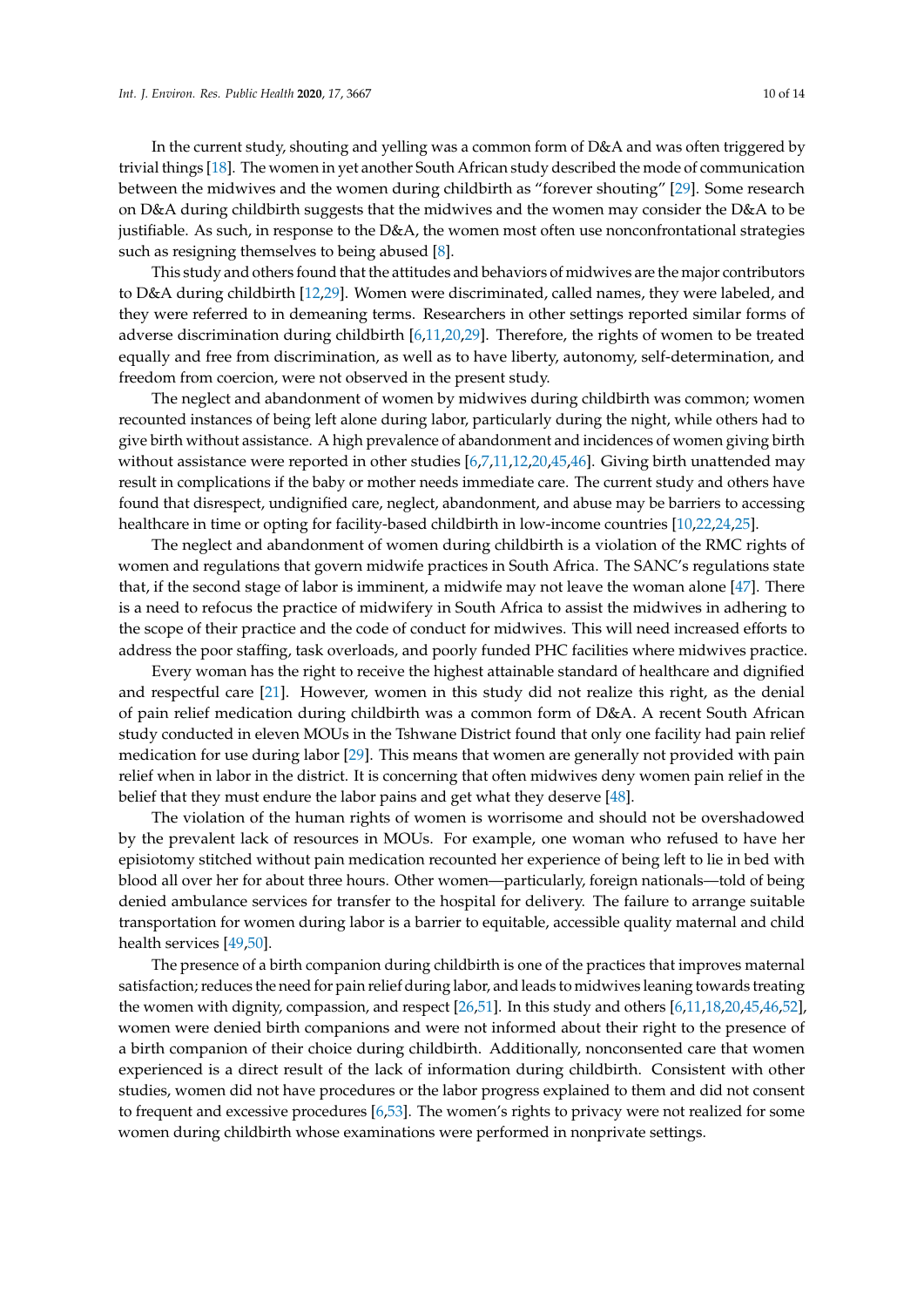# **5. Limitations**

The qualitative nature of the study limits the ability to make broader generalizations to women who deliver in MOUs in the Tshwane District. The study did not exam the perspectives of the midwives and other health professionals on disrespectful care; therefore, their views are not reflected here and limits the ability of the findings to give a true picture of D&A in MOUs in the district and the province. One other limitation is that the study did not collect information on the characteristics of the healthcare facilities in terms of resources and the number of midwives to corroborate the statements made by the women about the lack of delivery beds. The strength of the study is the use of the RMC Charter as a framework to assess D&A as the outcome of the analysis and points to more than just the common occurrence of D&A but, also, to the violation of the rights of women during childbirth.

## **6. Conclusions**

This study has highlighted that D&A in childbirth are common and that women received undignified care from midwives. Disrespectful care happened despite South Africa having adopted the better-birth initiative strategy (MBFBF). The promotion of respectful maternity care requires training on respectful care and a change in attitude, as well as the strengthening of the professional ethics training of midwives, to embed humane clinical care into routine birthing care.

**Author Contributions:** Conceptualization, R.M. and S.M.; formal analysis, R.M. and S.M.; investigation, R.M.; methodology, R.M.; project administration, R.M.; supervision, S.M.; validation, R.M. and S.M.; writing—original draft, R.M.; and writing—review and editing, S.M. All authors have read and agreed to the published version of the manuscript.

**Funding:** The authors did not receive any funding. The Department of Public Health, Sefako Makgatho Health Sciences University provided the research assistant for fieldwork.

**Acknowledgments:** We thank Kabelo Maredi, the research assistant who supported the lead author during the fieldwork. We are grateful to the women for their participation and sharing their experiences with us.

**Conflicts of Interest:** The authors declare no conflict of interest.

#### **Abbreviations**

D&A: Disrespect and Abuse, MBFBF: Mother and Baby-Friendly Birthing Facilities, MOU; Midwife Obstetric Unit, NCCEND: National Committee on Confidential Enquiries into Maternal Death, NDoH: National Department of Health, and SANC: South African Nursing Council.

#### **References**

- <span id="page-10-0"></span>1. Karlström, A.; Nystedt, A.; Hildingsson, I. The meaning of a very positive birth experience: Focus groups discussions with women. *BMC Pregnancy Childbirth* **2015**, *15*, 251. [\[CrossRef\]](http://dx.doi.org/10.1186/s12884-015-0683-0)
- <span id="page-10-1"></span>2. World Health Organization. *Definition, Strategies towards Ending Preventable Maternal Mortality (EPMM)*; World Health Organization: Geneva, Switzerland, 2015.
- <span id="page-10-2"></span>3. Mehretie Adinew, Y.; Abera Assefa, N.; Mehretie Adinew, Y. Why do some Ethiopian women give birth at home after receiving antenatal care? Phenomenological Study. *BioMed. Res. Int.* **2018**. [\[CrossRef\]](http://dx.doi.org/10.1155/2018/3249786)
- 4. Moindi, R.O.; Ngari, M.M.; Nyambati, V.C.; Mbakaya, C. Why mothers still deliver at home: Understanding factors associated with home deliveries and cultural practices in rural coastal Kenya, a cross-section study. *BMC Public Health* **2015**, *16*, 114. [\[CrossRef\]](http://dx.doi.org/10.1186/s12889-016-2780-z) [\[PubMed\]](http://www.ncbi.nlm.nih.gov/pubmed/26842657)
- <span id="page-10-3"></span>5. Ogolla, J.O. Factors associated with home delivery in West Pokot County of Kenya. *Adv. Public Health* **2015**. [\[CrossRef\]](http://dx.doi.org/10.1155/2015/493184)
- <span id="page-10-4"></span>6. Asefa, A.; Bekele, D. Status of respectful and non-abusive care during facility-based childbirth in a hospital and health centers in Addis Ababa, Ethiopia. *Reprod. Health* **2015**, *12*, 33. [\[CrossRef\]](http://dx.doi.org/10.1186/s12978-015-0024-9) [\[PubMed\]](http://www.ncbi.nlm.nih.gov/pubmed/25890317)
- <span id="page-10-5"></span>7. Bohren, M.A.; Vogel, J.P.; Hunter, E.C.; Lutsiv, O.; Makh, S.K.; Souza, J.P.; Aguiar, C.; Coneglian, F.S.; Diniz, A.L.A.; Tunçalp, Ö. The mistreatment of women during childbirth in health facilities globally: A mixed-methods systematic review. *PLoS Med.* **2015**, *12*, e1001847. [\[CrossRef\]](http://dx.doi.org/10.1371/journal.pmed.1001847)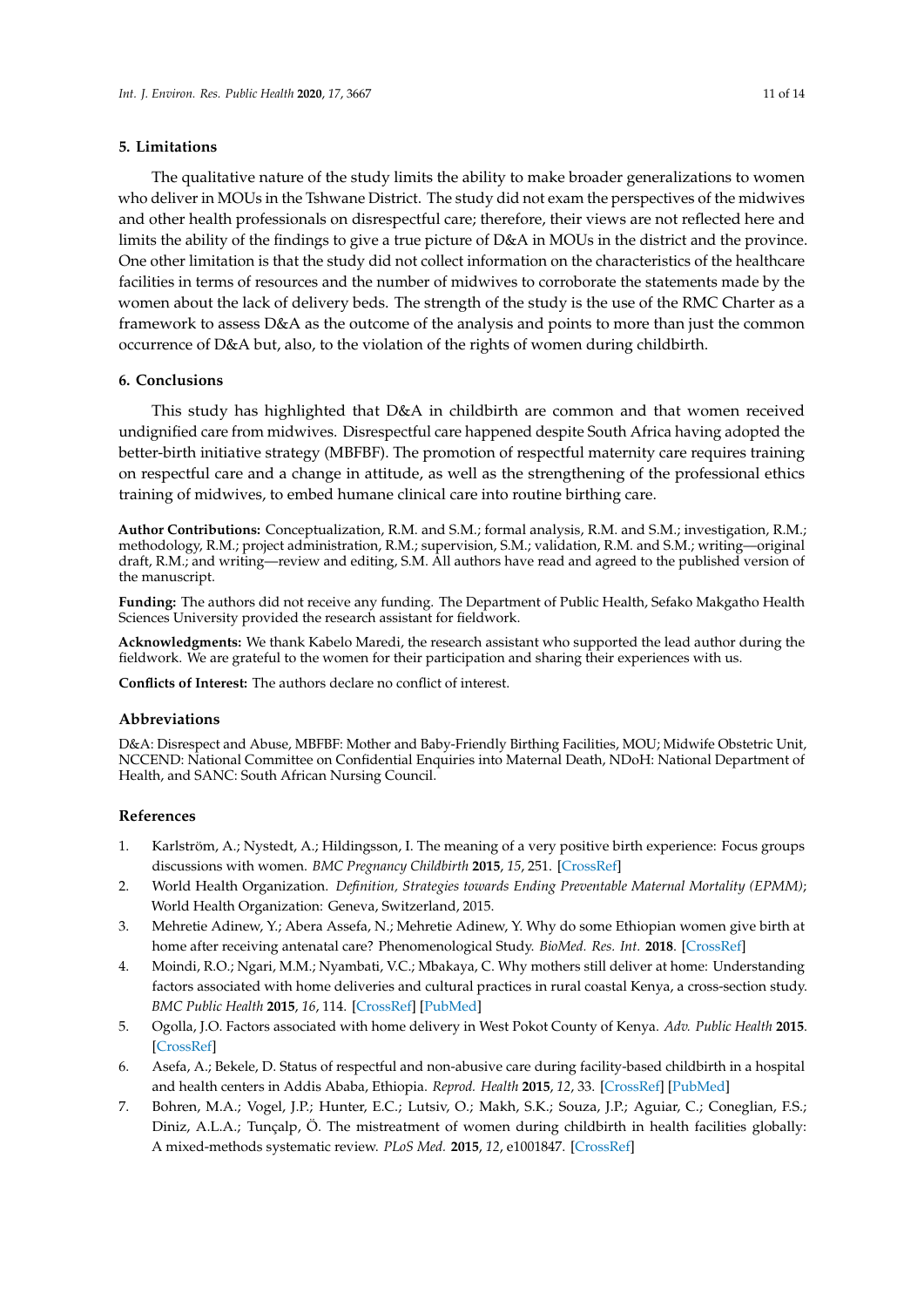- <span id="page-11-6"></span>8. McMahon, S.A.; George, A.S.; Chebet, J.J.; Mosha, I.H.; Mpembeni, R.N.; Winch, P.J. Experiences of and responses to disrespectful maternity care and abuse during childbirth; a qualitative study with women and men in Morogoro Region, Tanzania. *BMC Pregnancy Childbirth* **2014**, *14*, 268. [\[CrossRef\]](http://dx.doi.org/10.1186/1471-2393-14-268)
- <span id="page-11-0"></span>9. Moyer, C.A.; Adongo, P.B.; Aborigo, R.A.; Hodgson, A.; Engmann, C.M. 'They treat you like you are not a human being': Maltreatment during labour and delivery in rural northern Ghana. *Midwifery* **2014**, *30*, 262–268. [\[CrossRef\]](http://dx.doi.org/10.1016/j.midw.2013.05.006)
- <span id="page-11-1"></span>10. Karkee, R.; Lee, A.H.; Pokharel, P.K. Women's perception of quality of maternity services: A longitudinal survey in Nepal. *BMC Pregnancy Childbirth* **2014**, *14*, 45. [\[CrossRef\]](http://dx.doi.org/10.1186/1471-2393-14-45)
- <span id="page-11-2"></span>11. Kruk, M.E.; Kujawski, S.; Mbaruku, G.; Ramsey, K.; Moyo, W.; Freedman, L.P. Disrespectful and abusive treatment during facility delivery in Tanzania: A facility and community survey. *Health Policy Plan.* **2014**, *33*, e26–e33. [\[CrossRef\]](http://dx.doi.org/10.1093/heapol/czu079)
- <span id="page-11-3"></span>12. Jewkes, R.; Abrahams, N.; Mvo, Z. Why do nurses abuse patients? Reflections from South African obstetric services. *Soc. Sci. Med.* **1998**, *47*, 1781–1795.
- 13. King, R.; Jackson, R.; Dietsch, E.; Hailemariam, A. Barriers and facilitators to accessing skilled birth attendants in Afar region, Ethiopia. *Midwifery* **2015**, *31*, 540–546. [\[CrossRef\]](http://dx.doi.org/10.1016/j.midw.2015.02.004) [\[PubMed\]](http://www.ncbi.nlm.nih.gov/pubmed/25745841)
- <span id="page-11-4"></span>14. Mirkuzie, A.H. Exploring inequities in skilled care at birth among migrant population in a metropolitan city Addis Ababa, Ethiopia; a qualitative study. *Int. J. Equity Health* **2014**, *13*, 110. [\[CrossRef\]](http://dx.doi.org/10.1186/s12939-014-0110-6) [\[PubMed\]](http://www.ncbi.nlm.nih.gov/pubmed/25421142)
- <span id="page-11-5"></span>15. Warren, C.; Njuki, R.; Abuya, T.; Ndwiga, C.; Maingi, G.; Serwanga, J.; Mbehero, F.; Muteti, L.; Njeru, A.; Karanja, J. Study protocol for promoting respectful maternity care initiative to assess, measure and design interventions to reduce disrespect and abuse during childbirth in Kenya. *BMC Pregnancy Childbirth* **2013**, *13*, 21. [\[CrossRef\]](http://dx.doi.org/10.1186/1471-2393-13-21) [\[PubMed\]](http://www.ncbi.nlm.nih.gov/pubmed/23347548)
- <span id="page-11-7"></span>16. Bowser, D.; Hill, K. *Exploring Evidence for Disrespect and Abuse in Facility-Based Childbirth. Report of a Landscape Analysis*; USAID-TRAction Project; Harvard School of Public Health: Boston, MA, USA, 2010.
- <span id="page-11-11"></span>17. Phiri, S.N.a.; Kiserud, T.; Kvåle, G.; Byskov, J.; Evjen-Olsen, B.; Michelo, C.; Echoka, E.; Fylkesnes, K. Factors associated with health facility childbirth in districts of Kenya, Tanzania and Zambia: A population based survey. *BMC Pregnancy Childbirth* **2014**, *14*, 219.
- <span id="page-11-8"></span>18. Silal, S.P.; Penn-Kekana, L.; Harris, B.; Birch, S.; McIntyre, D. Exploring inequalities in access to and use of maternal health services in South Africa. *BMC Health Serv. Res.* **2012**, *12*, 120. [\[CrossRef\]](http://dx.doi.org/10.1186/1472-6963-12-120)
- <span id="page-11-9"></span>19. Odhiambo, A. *Stop Making Excuses. Accountability for mAternal Health Care in South Africa. Report from Human Rights Watch*; Department of Monitoring, Performance and Evaluation: Pretoria, South Africa, 2011.
- <span id="page-11-17"></span>20. Okafor, I.I.; Ugwu, E.O.; Obi, S.N. Disrespect and abuse during facility-based childbirth in a low-income country. *Int. J. Gynecol. Obstet.* **2015**, *128*, 110–113. [\[CrossRef\]](http://dx.doi.org/10.1016/j.ijgo.2014.08.015)
- <span id="page-11-10"></span>21. World Health Organization. *The Prevention and Elimination of Disrespect and Abuse during Facility-Based Childbirth*; World Health Organization: Geneva, Switzerland, 2015; pp. 201–210.
- <span id="page-11-12"></span>22. McKinnon, L.C.; Prosser, S.J.; Miller, Y.D. What women want: Qualitative analysis of consumer evaluations of maternity care in Queensland, Australia. *BMC Pregnancy Childbirth* **2014**, *14*, 366. [\[CrossRef\]](http://dx.doi.org/10.1186/s12884-014-0366-2)
- 23. Mrisho, M.; Schellenberg, J.A.; Mushi, A.K.; Obrist, B.; Mshinda, H.; Tanner, M.; Schellenberg, D. Factors affecting home delivery in rural Tanzania. *Trop. Med. Int. Health* **2007**, *12*, 862–872. [\[CrossRef\]](http://dx.doi.org/10.1111/j.1365-3156.2007.01855.x)
- <span id="page-11-18"></span>24. Oyerinde, K.; Harding, Y.; Amara, P.; Garbrah-Aidoo, N.; Kanu, R.; Oulare, M.; Shoo, R.; Daoh, K. Barriers to uptake of emergency obstetric and newborn care services in Sierra Leone: A qualitative study. *J. Commun. Med. Health Educ.* **2012**, *2*, 1–8. [\[CrossRef\]](http://dx.doi.org/10.4172/2161-0711.1000149)
- <span id="page-11-13"></span>25. Wilunda, C.; Quaglio, G.; Putoto, G.; Lochoro, P.; Dall'Oglio, G.; Manenti, F.; Atzori, A.; Lochiam, R.M.; Takahashi, R.; Mukundwa, A. A qualitative study on barriers to utilisation of institutional delivery services in Moroto and Napak districts, Uganda: Implications for programming. *BMC Pregnancy Childbirth* **2014**, *14*, 259. [\[CrossRef\]](http://dx.doi.org/10.1186/1471-2393-14-259) [\[PubMed\]](http://www.ncbi.nlm.nih.gov/pubmed/25091866)
- <span id="page-11-14"></span>26. Alliance, W.R. *Respectful Maternity Care: The Universal Rights of Childbearing Women. Report from White Ribbon Alliance for Safe Motherhood*; White Ribbon Alliance: Washington, DC, USA, 2011.
- <span id="page-11-15"></span>27. Miller, S.; Lalonde, A. The global epidemic of abuse and disrespect during childbirth: History, evidence, interventions, and FIGO's mother–baby friendly birthing facilities initiative. *Int. J. Gynecol. Obstet.* **2015**, *131*, S49–S52. [\[CrossRef\]](http://dx.doi.org/10.1016/j.ijgo.2015.02.005) [\[PubMed\]](http://www.ncbi.nlm.nih.gov/pubmed/26433506)
- <span id="page-11-16"></span>28. Chadwick, R.J.; Cooper, D.; Harries, J. Narratives of distress about birth in South African public maternity settings: A qualitative study. *Midwifery* **2014**, *30*, 862–868. [\[CrossRef\]](http://dx.doi.org/10.1016/j.midw.2013.12.014) [\[PubMed\]](http://www.ncbi.nlm.nih.gov/pubmed/24456659)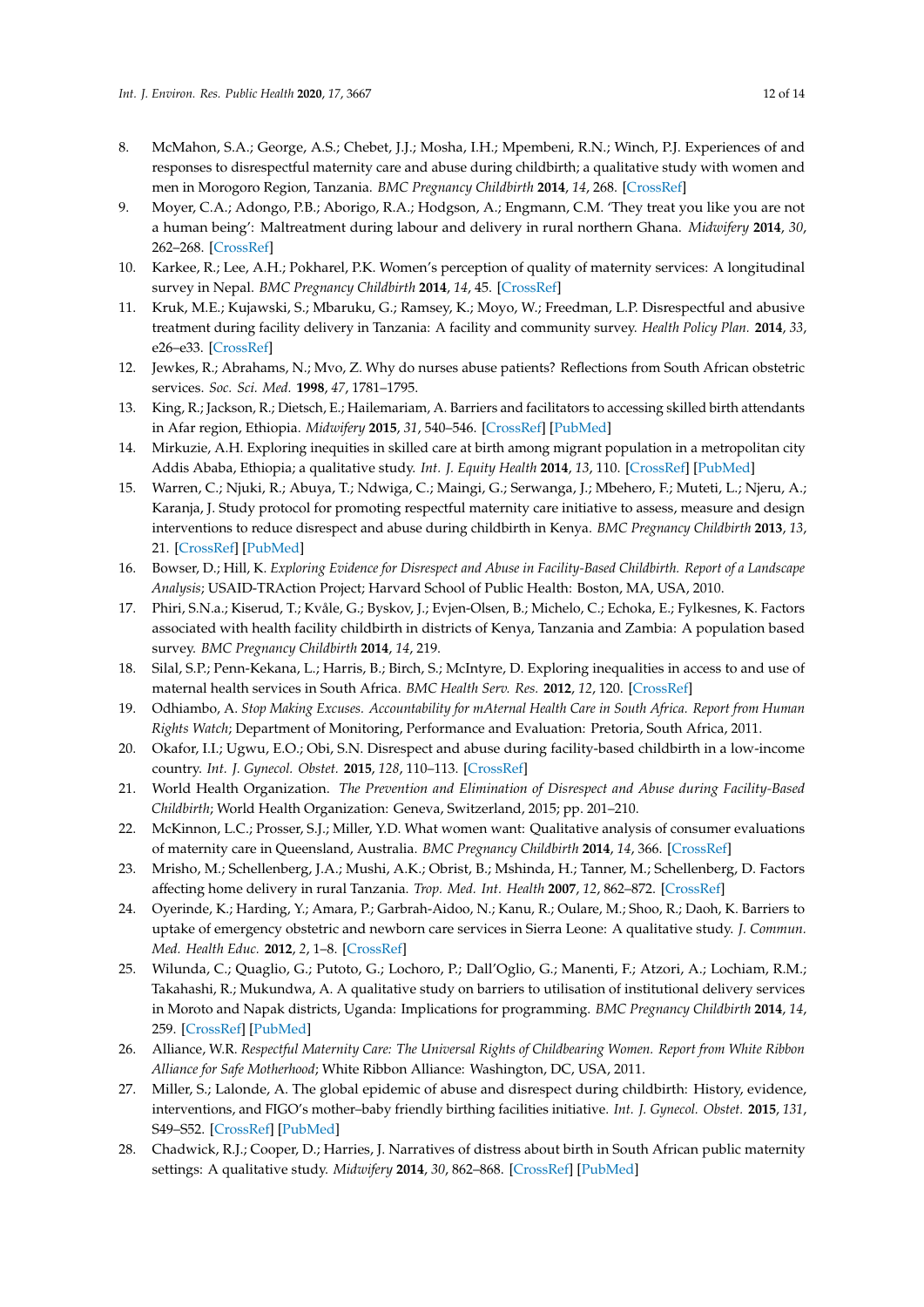- <span id="page-12-0"></span>29. Oosthuizen, S.J.; Bergh, A.-M.; Pattinson, R.C.; Grimbeek, J. It does matter where you come from: mothers' experiences of childbirth in midwife obstetric units, Tshwane, South Africa. *Reprod. Health* **2017**, *14*, 151. [\[CrossRef\]](http://dx.doi.org/10.1186/s12978-017-0411-5)
- <span id="page-12-1"></span>30. Rosen, H.E.; Lynam, P.F.; Carr, C.; Reis, V.; Ricca, J.; Bazant, E.S.; Bartlett, L.A. Direct observation of respectful maternity care in five countries: A cross-sectional study of health facilities in East and Southern Africa. *BMC Pregnancy Childbirth* **2015**, *15*, 306. [\[CrossRef\]](http://dx.doi.org/10.1186/s12884-015-0728-4)
- <span id="page-12-2"></span>31. Statistics, SA. Department of Statistics Republic of South Africa. Available online: http://[www.statssa.gov.za](http://www.statssa.gov.za/?p=11375)/ ?p=[11375](http://www.statssa.gov.za/?p=11375) (accessed on 20 March 2020).
- <span id="page-12-3"></span>32. Department of Women. The Status of Women in the South African Economy. Republic of South Africa. 2015. Available online: https://www.gov.za/sites/default/files/gcis\_document/201508/[statusofwomeninsaeconomy.](https://www.gov.za/sites/default/files/gcis_document/201508/statusofwomeninsaeconomy.pdf) [pdf](https://www.gov.za/sites/default/files/gcis_document/201508/statusofwomeninsaeconomy.pdf) (accessed on 20 April 2020).
- <span id="page-12-4"></span>33. SANC. *Code of ethics for nursing practitioners in South Africa*; Report from South African Nursing Council: Pretoria, South Africa, 2013.
- <span id="page-12-5"></span>34. NCCEMD. *Saving Mothers 2014–2016: Seventh Triennial Report on Confidential Enquiries into Maternal Deaths in South Africa: Executive Summary*; National Committee on Confidential Enquiries into Maternal Deaths, National Department of Health: Pretoria, South Africa, 2018.
- <span id="page-12-6"></span>35. Morse, J.M. Critical analysis of strategies for determining rigor in qualitative inquiry. *Qual. Health Res.* **2015**, *25*, 1212–1222. [\[CrossRef\]](http://dx.doi.org/10.1177/1049732315588501)
- <span id="page-12-7"></span>36. Patton, M.Q. Variety in qualitative inquiry: Theoretical orientations. *Qual. Res. Eval. Met.* **2002**, 75–138.
- <span id="page-12-8"></span>37. Braun, V.; Clarke, V. Using thematic analysis in psychology. *Qual. Res. in Psychol.* **2006**, *3*, 77–101. [\[CrossRef\]](http://dx.doi.org/10.1191/1478088706qp063oa)
- <span id="page-12-9"></span>38. Vaismoradi, M.; Turunen, H.; Bondas, T. Content analysis and thematic analysis: Implications for conducting a qualitative descriptive study. *Nurs. Health Sci.* **2013**, *15*, 398–405. [\[CrossRef\]](http://dx.doi.org/10.1111/nhs.12048)
- <span id="page-12-10"></span>39. Seale, C.; Silverman, D. Ensuring rigour in qualitative research. *Eur. J. Public Health* **1997**, *7*, 379–384. [\[CrossRef\]](http://dx.doi.org/10.1093/eurpub/7.4.379)
- <span id="page-12-11"></span>40. Honikman, S.; Fawcus, S.; Meintjes, I. Abuse in South African maternity settings is a disgrace: Potential solutions to the problem. *SAMJ: S. Afr. Med. J.* **2015**, *105*, 284–286. [\[CrossRef\]](http://dx.doi.org/10.7196/SAMJ.9582) [\[PubMed\]](http://www.ncbi.nlm.nih.gov/pubmed/26294871)
- <span id="page-12-12"></span>41. World Health Organization. *Baby-Friendly Hospital Initiative. Revised, Updated and Expanded for Integrated Care*; World Health Organization: Geneva, Switzerland, 2009.
- <span id="page-12-13"></span>42. SANC. *Competencies for Midwife Specialist. Report from South African Nursing Council; Under the Provisions of the Nursing Act, 2005*; South African Nursing Council: Pretoria, South Africa, 2014.
- <span id="page-12-14"></span>43. Tunçalp, Ö.; Were, W.; MacLennan, C.; Oladapo, O.; Gülmezoglu, A.; Bahl, R.; Daelmans, B.; Mathai, M.; Say, L.; Kristensen, F. Quality of care for pregnant women and newborns—WHO vision. *BJOG* **2015**, *122*, 1045–1049. [\[CrossRef\]](http://dx.doi.org/10.1111/1471-0528.13451) [\[PubMed\]](http://www.ncbi.nlm.nih.gov/pubmed/25929823)
- <span id="page-12-15"></span>44. Sethi, R.; Gupta, S.; Oseni, L.; Mtimuni, A.; Rashidi, T.; Kachale, F. The prevalence of disrespect and abuse during facility-based maternity care in Malawi: Evidence from direct observations of labor and delivery. *Reprod. Health* **2017**, *14*, 111. [\[CrossRef\]](http://dx.doi.org/10.1186/s12978-017-0370-x) [\[PubMed\]](http://www.ncbi.nlm.nih.gov/pubmed/28877701)
- <span id="page-12-16"></span>45. Abuya, T.; Warren, C.E.; Miller, N.; Njuki, R.; Ndwiga, C.; Maranga, A.; Mbehero, F.; Njeru, A.; Bellows, B. Exploring the prevalence of disrespect and abuse during childbirth in Kenya. *PLoS ONE* **2015**, *10*, e0123606. [\[CrossRef\]](http://dx.doi.org/10.1371/journal.pone.0123606)
- <span id="page-12-17"></span>46. Bohren, M.A.; Vogel, J.P.; Tunçalp, Ö.; Fawole, B.; Titiloye, M.A.; Olutayo, A.O.; Ogunlade, M.; Oyeniran, A.A.; Osunsan, O.R.; Metiboba, L. Mistreatment of women during childbirth in Abuja, Nigeria: A qualitative study on perceptions and experiences of women and healthcare providers. *Reprod. Health* **2017**, *14*, 9. [\[CrossRef\]](http://dx.doi.org/10.1186/s12978-016-0265-2)
- <span id="page-12-18"></span>47. South African Nursing Council. *Regulations Relating to the Scope of Practice of Persons Who are Registered or Enrolled under the Nursing Act, 1978*; Regulation by South African Nursing Council: Pretoria, South Africa, 1984; Volume 2598.
- <span id="page-12-19"></span>48. Farrell, E.; Pattinson, R. Opinion: Out of the mouths of babes—innocent reporting of harmful labour ward practices. *S. Afr. J. Obstet. Gynaecol.* **2005**, *11*, 4–5.
- <span id="page-12-20"></span>49. Bohren, M.A.; Hunter, E.C.; Munthe-Kaas, H.M.; Souza, J.P.; Vogel, J.P.; Gülmezoglu, A.M. Facilitators and barriers to facility-based delivery in low-and middle-income countries: A qualitative evidence synthesis. *Reprod. Health* **2014**, *11*, 71. [\[CrossRef\]](http://dx.doi.org/10.1186/1742-4755-11-71)
- <span id="page-12-21"></span>50. Ganle, J.K.; Parker, M.; Fitzpatrick, R.; Otupiri, E. A qualitative study of health system barriers to accessibility and utilization of maternal and newborn healthcare services in Ghana after user-fee abolition. *BMC Pregnancy Childbirth* **2014**, *14*, 425. [\[CrossRef\]](http://dx.doi.org/10.1186/s12884-014-0425-8)